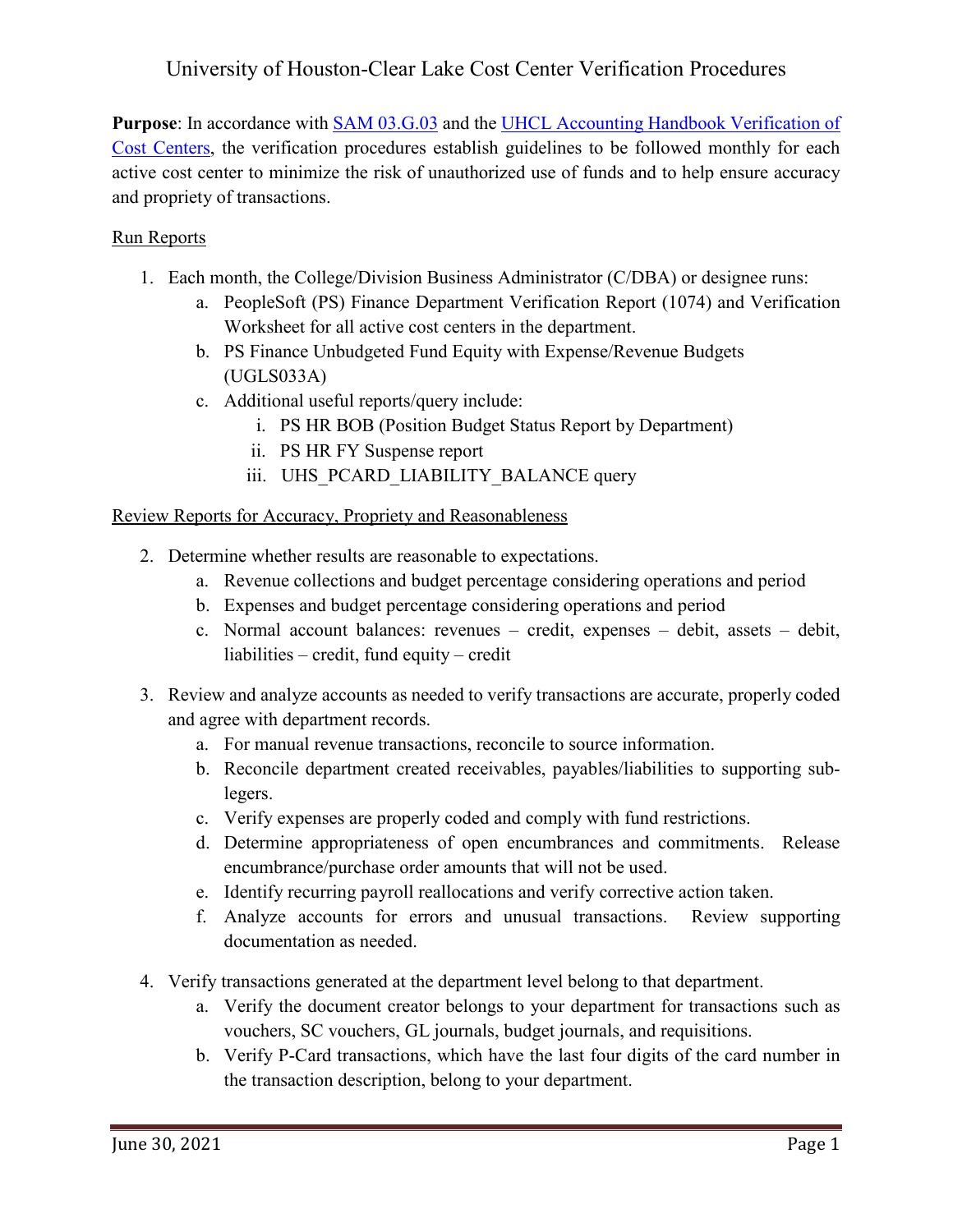- c. Verify vouchers created by Accounts Payable, such as vouchers for copier rental or lease, are for goods or services requested by the department.
- d. Review postage, telecom, and Physical Plant charges that are billed by Postal Services, Telecommunications, and Physical Plant to ensure they are reasonable and appropriate on the cost centers charged.
- e. Review transactions created by General Accounting (GA), Budget or other institutional level departments and obtain an understanding of the transactions.
- f. It is not necessary to review system generated transactions, such as accounts payable liability, payroll liability, etc.
- 5. Verify accuracy of the salary expense total.
	- a. Run the PS HR BOB Report. Verify employees on the report are paid from the correct cost center and all employees are included on the report.
	- b. Ensure the current and FYTD actuals agree with the PS 1074. Research any negative BBA.
	- c. It is not necessary to verify the amount of salary or wage received by each employee is correct, as this was done when the department ran the Trial and Final Payroll Verification Reports during the month when notified by the Payroll Department.
- 6. Determine if the department has a payroll suspense balance or a liability balance that needs to be cleared and, if so, take corrective action.
	- a. Each week, General Accounting (GA) runs the HR system Fiscal Year Suspense report to identify payroll expenses incorrectly posted to suspense instead of the appropriate department cost center. GA contacts the C/DBA and/or designee to obtain the appropriate department cost center, and enters a payroll reallocation to post the expense to the correct department cost center. The C/DBA or designee initiates the appropriate HR action (ePAR, ePRF, budget entry) to ensure the payroll expense posts to the appropriate departmental cost center for the next payroll.
	- b. As part of the monthly cost center verification, the C/DBA or designee runs the Fiscal Year HR Suspense report to ensure appropriate actions have been taken to clear the payroll suspense balance and verifies appropriate HR action has been initiated to ensure payroll expense posts correctly for the next payroll.
	- c. Run the PS Finance query UHS\_PCARD\_LIABILITY\_BALANCE to identify any liability balances for your department's P-Card transactions (account 20109). These liability balances are also reported on the Balance Sheet. Analyze the liability account transactions to determine the appropriate cost centers and accounts, and prepare correcting journal entries.
- 7. Verify budget balances are not exceeded and fund equity balances are not in deficit.
	- a. If negative budget balances or equity deficits exist, the C/DBA or designee should review revenue and expense budgets to determine whether the negative budget or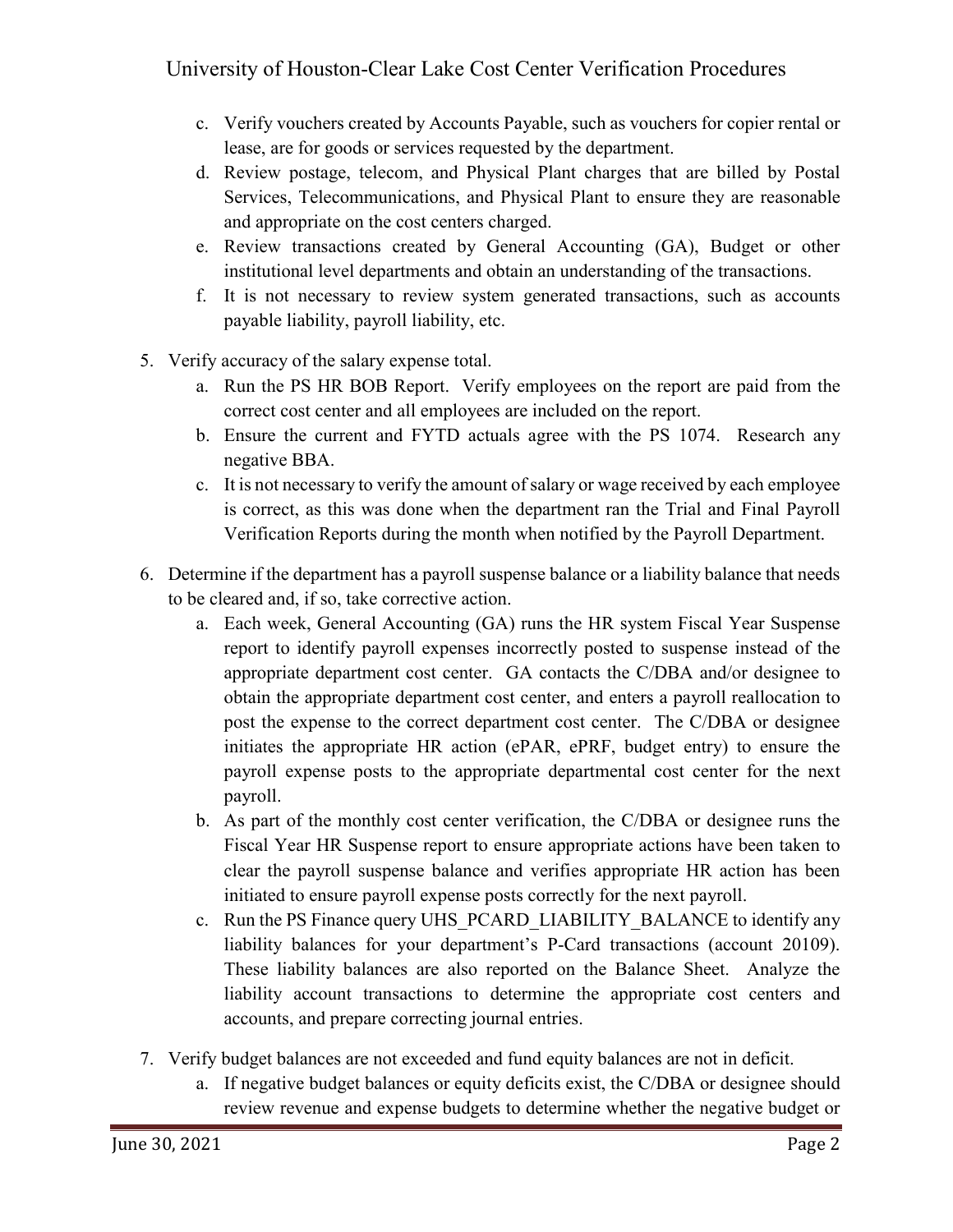## University of Houston-Clear Lake Cost Center Verification Procedures

deficit will be corrected by fiscal year end, and reduce budgets or transfer fund equity as needed for anticipated shortfalls.

#### Determine Accounting Adjustments and Corrections

- 8. Based on the review results, identify any required accounting adjustments or corrections, and input on the appropriate Verification Worksheet tab.
	- a. Adjustments and corrections requiring a PS journal entry, payroll reallocation, or encumbrance release.

#### Documentation, Review & Approval

- 9. Monthly Cost Center verifications must be verified by someone who has first-hand knowledge of the transactions. Upon completion of the verifications, the preparer (verifier) completes and signs the Cost Center Verification Worksheet, noting any corrections or adjustments needed. The Cost Center Verification Log (Appendix A) may be used for multiple cost centers.
- 10. No later than 60 days after the accounting period is closed, the C/DBA and the Cost Center Manager or designee are responsible for reviewing, approving, and signing the Cost Center Verification Worksheet or Log. The designee must be someone in higher authority than the person who performed the verification and must be at the C/DBA level or higher. C/DBAs who are also the Cost Center Manager's designee are only required to sign once. C/DBAs who are also the verifier may not approve their own work.
	- a. Cost Center Managers must review and sign verifications at least once a quarter.
	- b. All delegations of authority by the Cost Center Manager for someone else to review his/her cost center verifications must be in writing by memo or email.
- 11. Retain the following documentation in electronic format for all of the months of the current and previous fiscal year:
	- Monthly PS 1074 Verification Report and Verification Worksheets.
	- Cost Center Verification Logs signed by Verifier, C/DBA, and the Cost Center Manager or designee.
	- Cost Center Manager delegation memo/email to C/DBA or higher position delegating authority to review the Manager's cost centers.